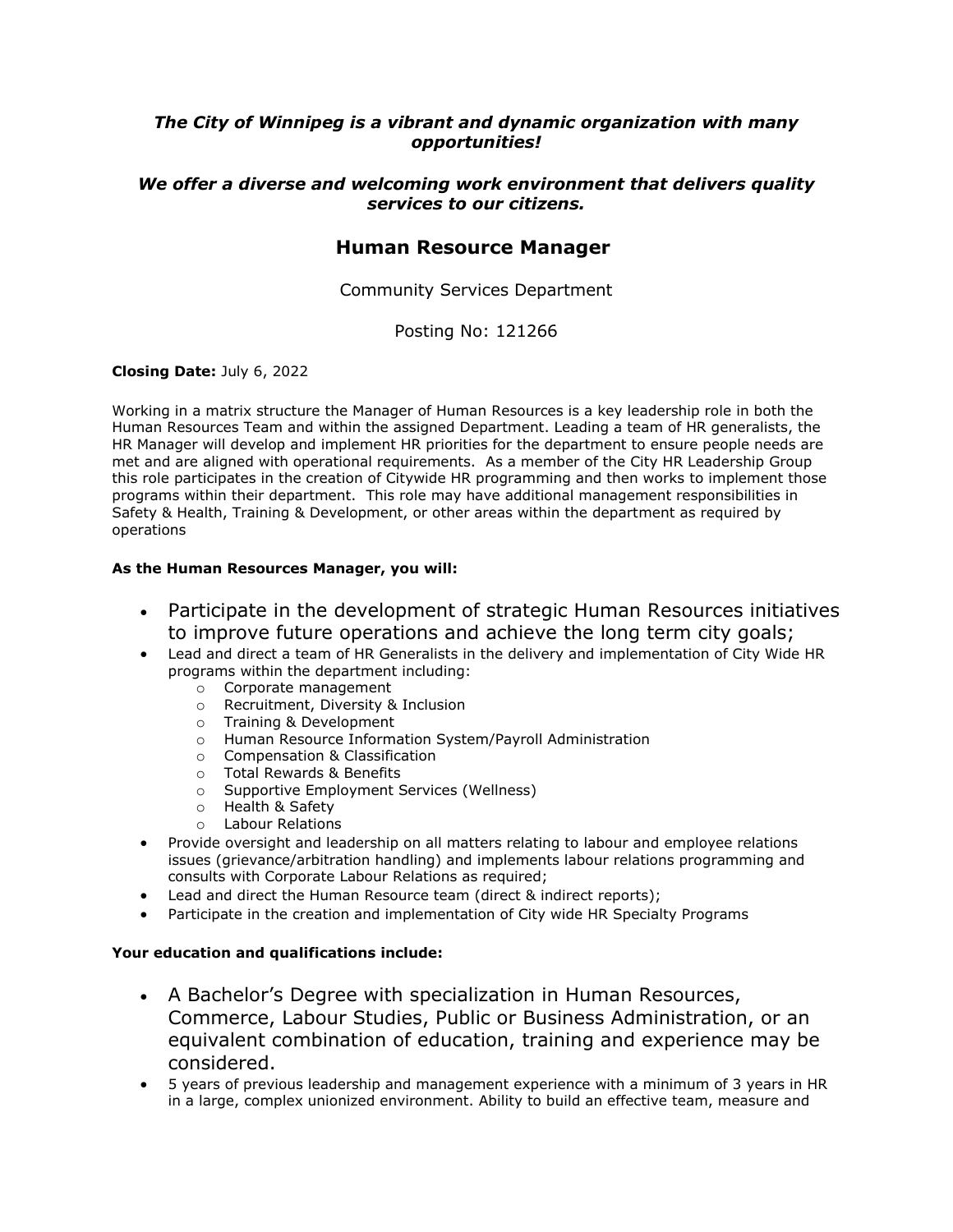hold the team accountable, identify competency gaps, create a plan for improvement, and work toward department goals.

- Experience leading others in the HR Generalist areas of:
	- o recruitment and selection;
	- o labour/employee relations including progressive discipline, grievance process and handling, performance management and complex workplace investigations;
	- o compensation and classification including job analysis and job description development;
	- $\circ$  supportive employment services including return to work, disability management and duty to accommodate.
- Critical thinking skills with the ability to exercise good judgment, solve problems quickly and effectively, and resolve people issues related to health & safety and staff emergencies.
- Experience leading, developing, implementing and providing advice on workplace policy, administrative standards, HR programs, and procedures that assist with employee management.
- Experience leading workplace investigations, recruitment, classification, job design processes, and employee health management in a heavily unionized workplace.
- Experience advising, educating and supporting leaders in managing their staff and business.
- Sound knowledge of HR legislation including but not limited to Employment Standard Code, Labour Relations Act, Human Rights Code, Workplace Safety and Health Act, Freedom of Information and Protection of Privacy Act, Personal Health Information Act.
- Knowledge and experience with department specific legislation, rules or regulations preferred.
- Knowledge of overall operational budgets, cost controls, capital budgets, and other financial activities in line with Corporate Finance rules for managers working within a City department.
- Thorough knowledge of and ability to interpret and administer collective agreements, ability to assess HR Staff skill in managing LR cases, identify errors, and give advice on how to improve.
- Working with Labour relations to prepare cases for arbitration, prep witnesses and support staff involved. Use LR Staff to show proper management and assess grievances or arbitration cases.
- Demonstrated ability to work through conflict based situations and negotiate outcome as needed.
- Experience working with HRIS staff to deliver HR solutions that improve efficiency in the department and help to manage the workforce. This includes training staff for daily people transactions in PeopleSoft to ensure the integrity of information in the system.
- Excellent computer skills including Microsoft Office products with the ability to learn any department systems as needed.
- Exceptional interpersonal skills and the ability to develop and maintain respectful and effective working relationships at all levels in the organizations, with internal and external stakeholders, and with City Union partners.
- Strong verbal, written and presentation skills with the ability to summarize and present information clearly, to delivery sensitive or difficult messages, and to ensure understanding.
- Organizational & time management skills with the ability to adapt to unforeseen changes and interruptions and ensure work priorities and deadlines are met in a high-volume environment.
- Strong business and political acumen skills with an understanding of the unique nature of having the public and elected officials express interest in your departments business.

#### **Conditions of employment:**

- The successful applicant must maintain legal eligibility to work in Canada. If the successful applicant possesses a work permit, it is their responsibility to ensure the permit remains valid.
- A Police Information Check (Vulnerable Sector) Satisfactory to the employer will be required from the applicant(s) or successful candidates(s), at their expense. To obtain a Police Information Check please visit www.winnipeg.ca/police.
- Prior to commencement of employment, the successful applicant will be required to provide proof of COVID-19 vaccination by providing a Government of Manitoba issued QR code and